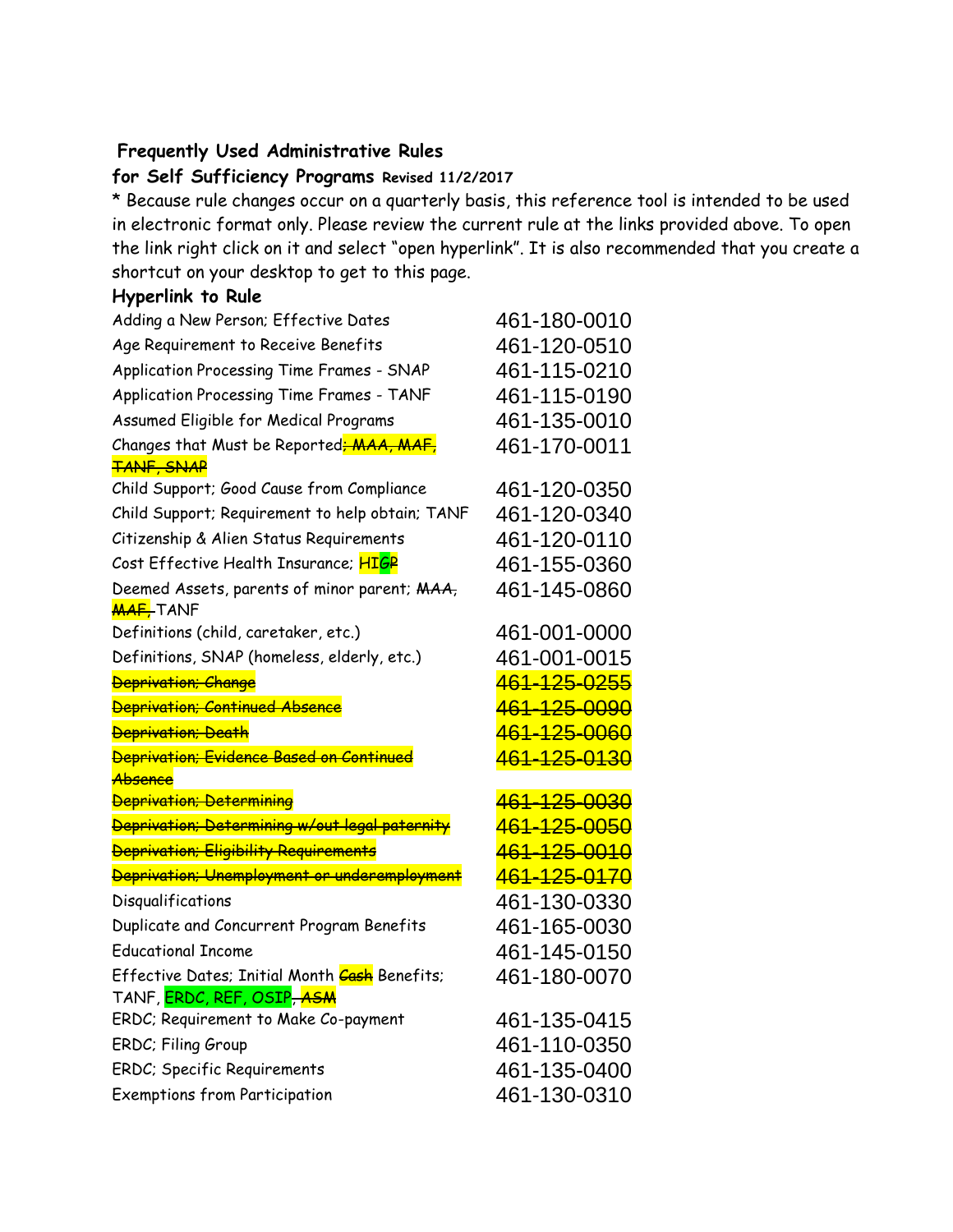| <b>EXT Program; Specific Requirements</b>                    | <del>461-135-0095</del>   |
|--------------------------------------------------------------|---------------------------|
| Filing Date; SNAP, TANF, REF                                 | 461-115-0040              |
| Filing Group; SNAP                                           | 461-110-0370              |
| <b>Financial Groups</b>                                      | 461-110-0530              |
| Expedited Services Criteria; SNAP                            | 461-135-0575              |
| Expedited Services Verification; SNAP                        | 461-115-0690              |
| Good Cause <del>, <mark>Employment Programs</mark></del>     | 461-130-0327              |
| Household Groups                                             | 461-110-0210              |
| Income; Payment Standard; SNAP                               | 461-155-0190              |
| Income; Payment Standard; <b>MAA, MAFREF</b> , TANF          | 461-155-0030              |
| Income; Payment Standard; <b>OHP REFM</b>                    | 461-155-0225              |
| Income; Prospective Use of Stable Income                     | 461-150-0070              |
| Income Use: SNAP                                             | 461-160-0400              |
| Income Use; When there are                                   | 461-160-0410              |
| disqualified/Ineligible Members; SNAP                        |                           |
| Income Use; TANF, <mark>REF, REFM <del>MAA, MAF</del></mark> | 461-160-0100              |
| Inmates; Eligibility                                         | 461-135-0950              |
| Lump Sum income; treatment                                   | 461-140-0120              |
| Medical Cost that are Deductible; SNAP                       | 461-160-0055              |
| <b>MH &amp; DA; Good cause for Failure to comply</b>         | <del>461-135-0087</del>   |
| MH & DA; Requirements and Penalties                          | 461-135-0085              |
| Money Management                                             | 461-165-0110              |
| Motor Vehicles; Not SNAP                                     | 461-145-0360              |
| <b>OHP</b> ; Budgeting                                       | <del>461-150-0055</del>   |
| <b>OHP; Premium Standard</b>                                 | <del>461-155-0235</del>   |
| OHP; Use of Income                                           | <del>461-160-0700</del>   |
| OHP OPU; Premium Requirement                                 | <del>461-135-1120</del>   |
| Personal Injury Settlement                                   | 461-145-0400              |
| Pre-TANF; specific requirements                              | 461-135-0475              |
| Pursue Assets; Requirement                                   | 461-120-0330              |
| PWE; determining; MAA, MAF, TANF                             | <mark>461-125-0150</mark> |
| Quality Control Review Non-Cooperation                       | 461-105-0410              |
| Periodic Redetermination <del>Not Received</del> : Not EA,   | 461-115-0430              |
| ERDC, SNAP or TA-DVS                                         |                           |
| Re-engagement; JOBS                                          | 461-190-0231              |
| <b>Residency Requirements</b>                                | 461-120-0010              |
| Resource Limits; All Programs                                | 461-160-0015              |
| Retroactive Medical; Specific Requirements                   | 461-135-0875              |
| School Attendance                                            | 461-120-0530              |
| Self Employment; Costs that are Excluded                     | 461-145-0920              |